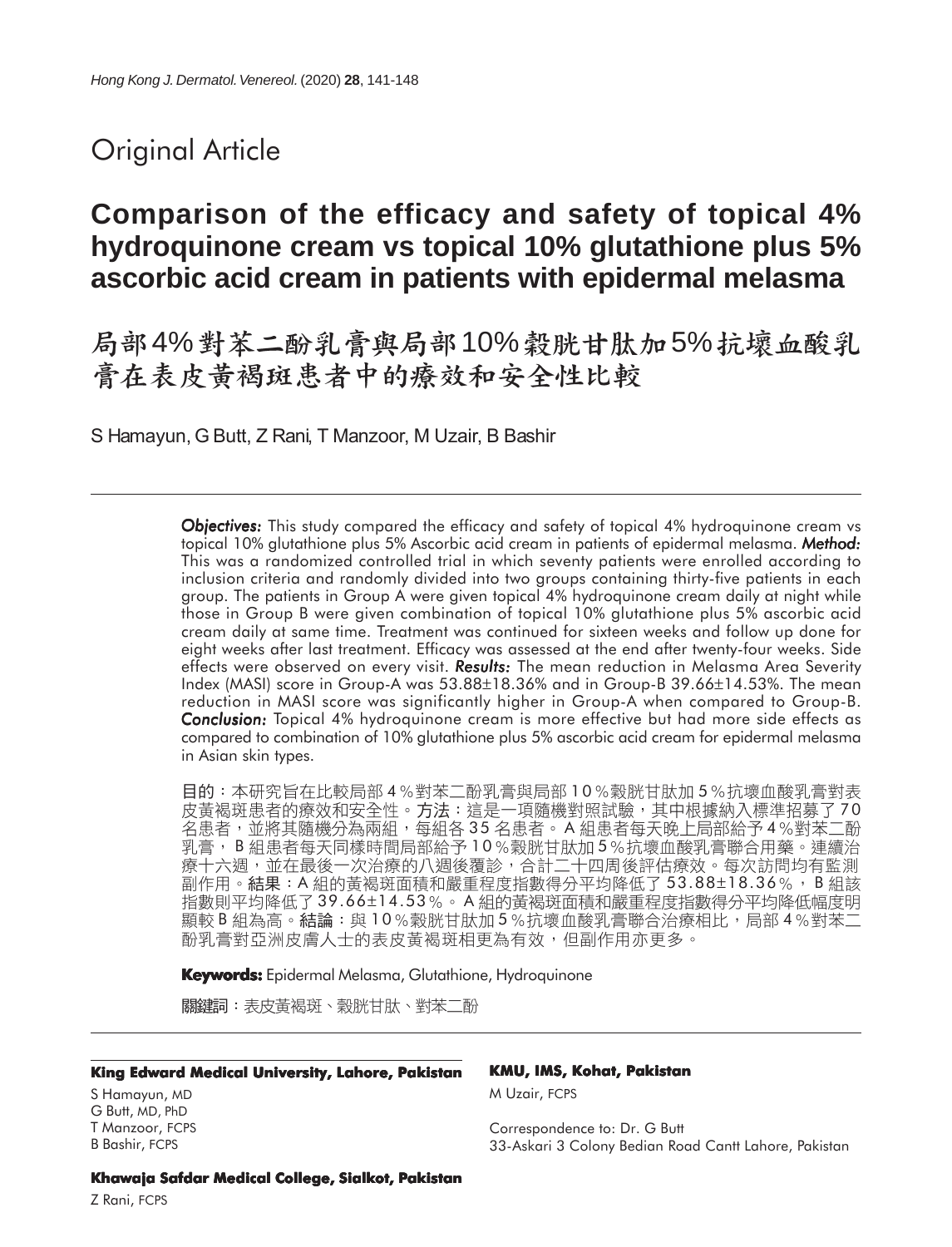## **Introduction**

Melasma presents as an acquired irregular light to dark brown usually symmetrical facial hyperpigmentation, that commonly affects females particularly who have frequent exposure to ultraviolet (UV) rays.<sup>1</sup> The incidence of melasma is reported as high as 4-10% of new case referrals and mostly affects Hispanic and Asian populations.<sup>2</sup>

The exact aetiology of melasma is still unknown, although it is influenced by genetic and hormonal factors as well UV-rays. Oestrogen replacement therapy, contraceptive pills, ovarian tumours or dysfunction, thyroid disorders, make-up products, food, photoallergic and phototoxic medicines are some of the contributing factors of melasma.<sup>3</sup> It most frequently affects darker skin people (Fitzpatrick skin types IV-VI). There are three major patterns of distribution: centro-facial (forehead, nose, cheeks, upper area of lip), mandibular and malar (nose and cheeks). Melasma is categorised into three types: epidermal, dermal and mixed according to its clinical appearance under Wood's lamp.3,4

The major causative agent is sun exposure, hence the use of broad-spectrum sunscreens is the first-line management along with depigmenting agents for sun protection.3 The most commonly used topical therapy for melasma is hydroquinone which is considered to be the gold standard. Other options include tretinoin, corticosteroids, ascorbic acid, azelaic acid and arbutin. Triple combination of hydroquinone, tretinoin and steroids is also used. Different types of peels like salicylic acid, glycolic acid, retinoic acid and kojic acid have also been tried. However, more research is needed for several other topical agents such as niacinamide, flavonoids, liquorice derivatives and N-acetyl glucosamine as data for their roles as depigmenting agent is limited.5

These treatment options have their side effects, especially after prolonged use, as well as being of limited efficacy with frequent relapse on discontinuation of therapy. As there is no permanent cure for melasma, research is ongoing for a newer effective and safer agents for treating this pigmentary disorder.<sup>6,7</sup>

Hydroquinone (HQ) is a commonly used depigmenting agent in epidermal type of melasma. It is hydroxyphenolic compound which acts on enzyme tyrosinase which inhibits the process of dihydroxyphenylalanine (DOPA) conversion into melanin. It causes necrosis of melanocytes by affecting their membrane structure. Commonly seen side effects are irritation, post-inflammatory hyperpigmentation, erythema, stinging, and allergic contact dermatitis.<sup>8</sup>

The production of melanin (melanogenesis) is inhibited by ascorbic acid, also recognised as vitamin C. It interacts with copper at the tyrosinase active site and blocks dihydrochinindol-2-carboxyl acid oxidation that decreases dopaquinone.<sup>9</sup>

Glutathione is a protein constituted by three amino acids; glycine, cysteine and glutamic acid. It is an antioxidant and reduces skin hyperpigmentation. The production and agglutination of melanin is inhibited by glutathione through disturbing the physiological function of L-DOPA.10 Vitamin C when combined with glutathione augments the effect of glutathione.11

There has been much research on these drugs as treatments for melasma. Hydroquinone is effective but with side effects in almost 68.7% of patients.12 Similarly glutathione has been tried and effective results seen in different studies.<sup>13-15</sup> As these agents have not been compared in our part of the world, this study was performed to consider effective and safe alternatives to hydroquinone in the treatment of melasma.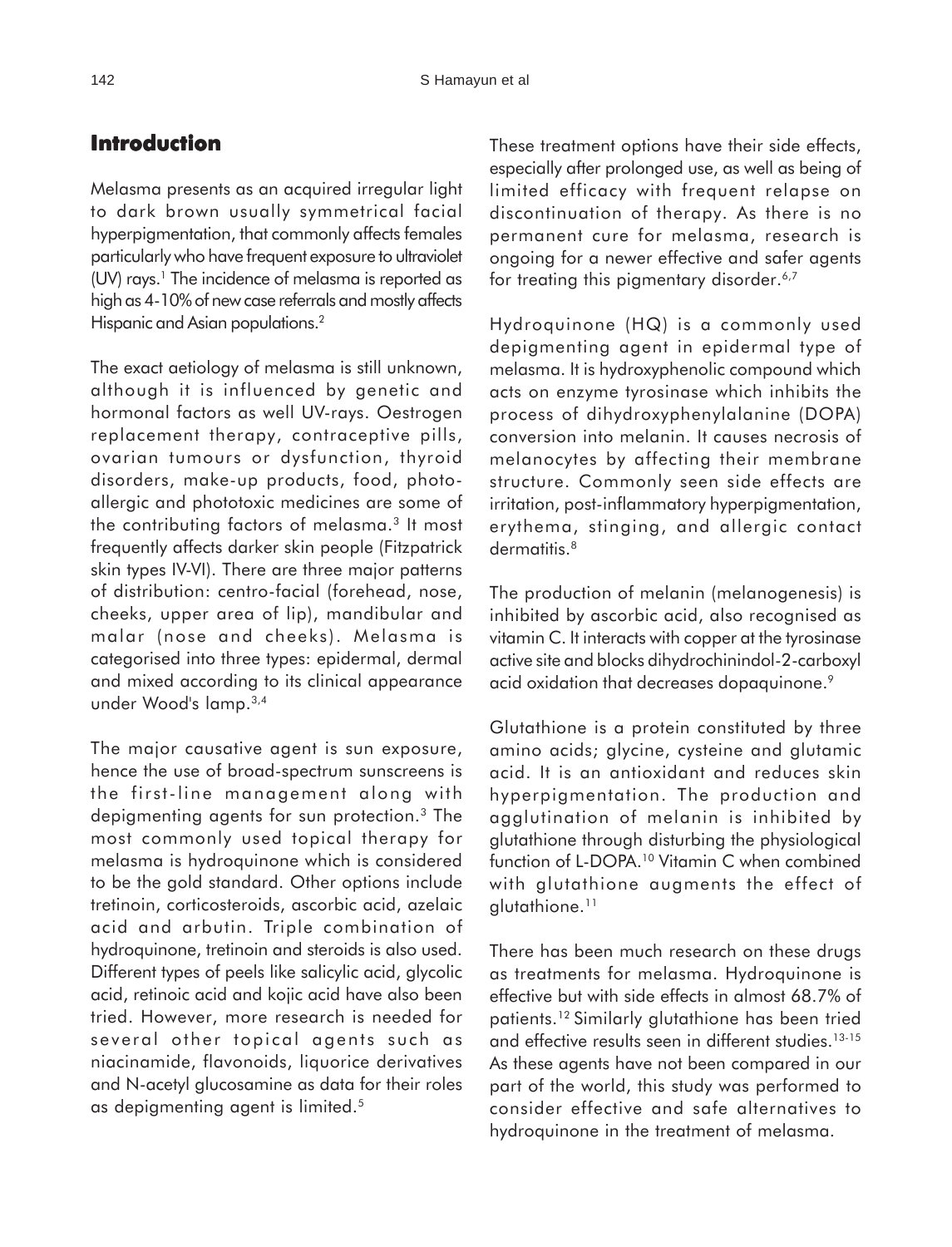## **Materials and methods**

Seventy patients were recruited according to the following inclusion criteria: patients with epidermal melasma diagnosed on Wood's lamp examination, patients over 15 years of age, area of distribution: centro-facial, malar, mandibular, involving face with MASI score ranging 6-35, Fitzpatrick skin type III, IV and V as determined by two qualified dermatologists from the dermatology department of Mayo Hospital, Lahore. After taking written and informed consent and recording demographic data, complete history was taken and examination performed. Baseline investigations (haemoglobin, serum creatinine, SGPT level), TSH level and urine for pregnancy test in married females were performed to rule out any underlying systemic disease or pregnancy. The information was collected through specially designed proforma. The type of melasma was identified using Wood's lamp. Only patients with epidermal type were selected for treatment. MASI score was calculated before starting of treatment and each visit. All the subjects were instructed to use sunscreen with SPF 30 for photoprotection throughout the day for the period of treatment and follow-up.

The patients were divided into two groups, A and B (thirty-five patients in each group) randomly by using computer generated random number table. Group A was advised to apply 4% hydroquinone and Group B to apply combination of 10% glutathione plus 5% ascorbic acid daily at night onto the affected area. Treatment was continued for 16 weeks and patients were followed up for eight weeks after the last treatment. Female, married patients included in study were counselled on proper contraception and they were advised against pregnant throughout this period. Final evaluation was done at the end of 24 weeks.

Results were evaluated clinically by single blinded two qualified dermatologists and calculated by percentage reduction in MASI score. Patients were examined for any side effects during the duration of treatment. Digital photographs taken before and at the end of treatment were compared. Only patients who completed the treatment till last follow-up were included in the evaluation data.

### **Data analysis**

SPSS version 20 was used to enter and analyse the collected data. Quantitative variables like age and MASI score were presented by using mean±SD. The frequency tables, percentages and appropriate graphs were used to illustrate the qualitative variables like gender. Efficacy and side effects in both treatment groups were evaluated by using Chi-square test. A p-value of ≤0.05 was considered significant.

### **Results**

Seventy patients were enrolled (35 in each group). In Group A there were 3 (8.57%) male and 32 (91.43%) female cases while in Group B there were 2 (5.71%) male and 33 (94.29%) female cases. The difference in gender distribution in both groups was not significant. The mean age of patients was 29.09±5.33 years in Group A and 27.69± 4.28 years in Group B.

At baseline the mean MASI scores in Group A and Group B were 11.96±6.81 respectively. At 4th week mean MASI score in Group A and Group B were 10.25±5.96 and 11.29±6.45 respectively. At 8th week mean MASI score in Group A and Group B were 8.68±5.56 and 9.89±5.74 respectively. The mean MASI at each visit was statistically same in both study groups, p<0.05 (Table 1). At 12th week mean MASI score in Group A was 7.32±5.03 and Group B was 8.53±4.96 respectively, mean MASI score at 16th week in Group A was 6.27±4.87 and Group B, 7.74±4.61, at 20th week mean MASI score in Group A and Group B was 6.49±4.81 and 7.93±4.62 respectively and mean MASI score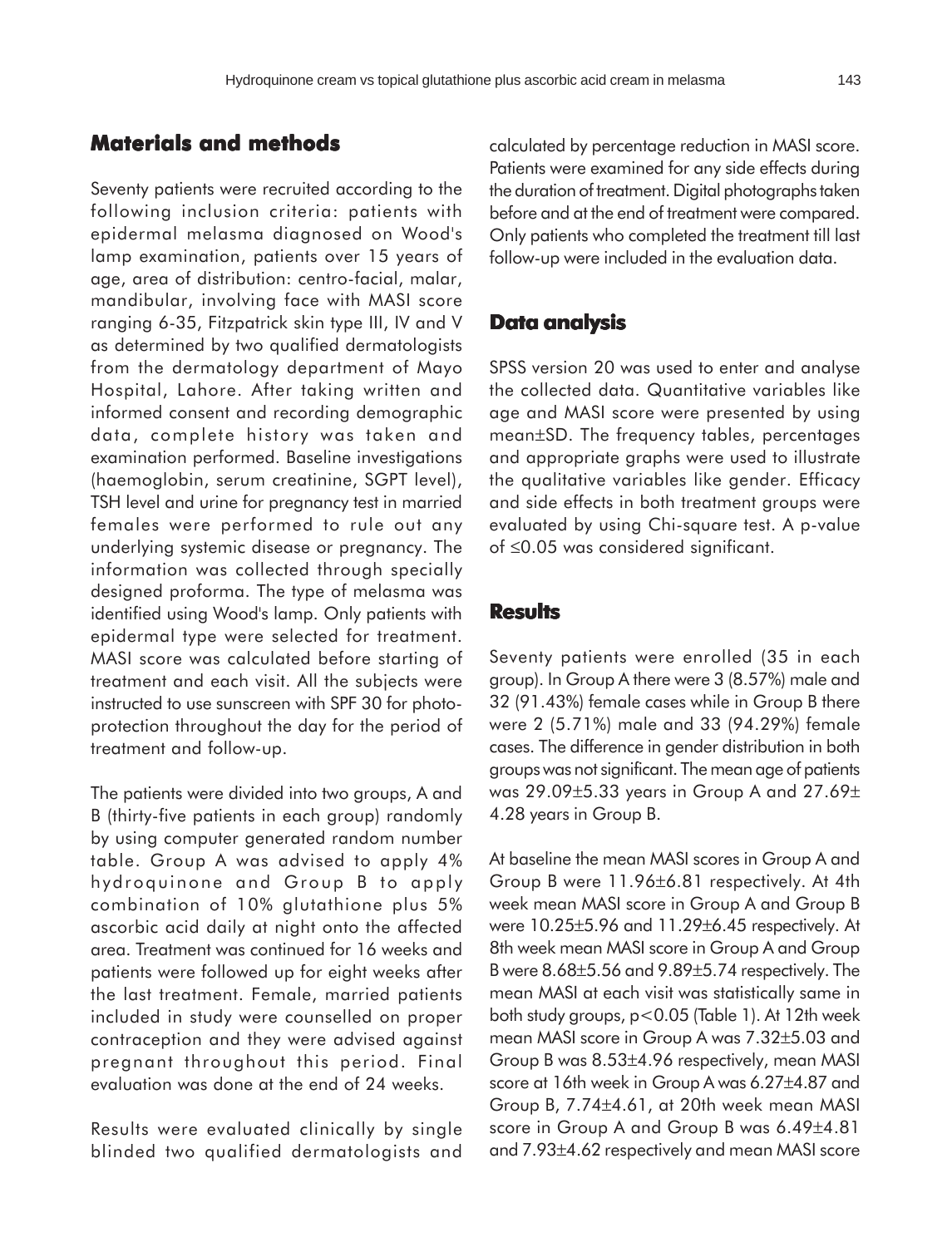24th week at Group A and Group B was 6.64± 4.81 and 8.23±4.68 respectively. The mean MASI score at each follow up was same, p<0.05.

The mean reduction in MASI score in Group A was 53.88±18.36% and in Group B 39.66±14.53% (Table 2). The mean reduction in MASI score was significantly higher in Group A when compared to Group B, p<0.05 (Figure 1).

The efficacy in both the group was also compared as poor (0-25%), fair (26-50%), good (51-75%) and excellent (more than 75%). The results are shown in Table 3.

While comparing the safety profile, only four patients observed side effects among Group B as compared to Group A, where 21 patients had observed side effects. Comparison of safety profile is plotted in Table 4.

|                  |       |           | 95% CI for mean    |                    |         |
|------------------|-------|-----------|--------------------|--------------------|---------|
|                  | Mean  | <b>SD</b> | <b>Lower bound</b> | <b>Upper bound</b> | p-value |
| MASI (baseline)  |       |           |                    |                    | 0.586   |
| Group A          | 11.96 | 6.81      | 9.62               | 14.30              |         |
| Group B          | 12.88 | 7.29      | 10.38              | 15.38              |         |
| Total            | 12.42 | 7.02      | 10.75              | 14.09              |         |
| MASI (4th week)  |       |           |                    |                    | 0.482   |
| Group A          | 10.25 | 5.96      | 8.20               | 12.29              |         |
| Group B          | 11.29 | 6.45      | 9.08               | 13.51              |         |
| Total            | 10.77 | 6.19      | 9.30               | 12.24              |         |
| MASI (8th week)  |       |           |                    |                    | 0.374   |
| Group A          | 8.68  | 5.56      | 6.77               | 10.59              |         |
| Group B          | 9.89  | 5.74      | 7.92               | 11.86              |         |
| Total            | 9.28  | 5.64      | 7.94               | 10.63              |         |
| MASI (12th week) |       |           |                    |                    | 0.316   |
| Group A          | 7.32  | 5.03      | 5.59               | 9.05               |         |
| Group B          | 8.53  | 4.96      | 6.82               | 10.23              |         |
| Total            | 7.92  | 4.99      | 6.73               | 9.11               |         |
| MASI (16th week) |       |           |                    |                    | 0.197   |
| Group A          | 6.27  | 4.87      | 4.59               | 7.94               |         |
| Group B          | 7.74  | 4.61      | 6.16               | 9.32               |         |
| Total            | 7.00  | 4.77      | 5.87               | 8.14               |         |
| MASI (20th week) |       |           |                    |                    | 0.206   |
| Group A          | 6.49  | 4.81      | 4.84               | 8.14               |         |
| Group B          | 7.93  | 4.62      | 6.34               | 9.51               |         |
| Total            | 7.21  | 4.73      | 6.08               | 8.34               |         |
| MASI (24th week) |       |           |                    |                    | 0.167   |
| Group A          | 6.64  | 4.81      | 4.99               | 8.29               |         |
| Group B          | 8.23  | 4.68      | 6.62               | 9.83               |         |
| Total            | 7.43  | 4.78      | 6.29               | 8.57               |         |

|  |  |  |  |  |  | Table 1. Comparison of MASI score at different follow ups in both study groups |  |  |  |  |  |  |
|--|--|--|--|--|--|--------------------------------------------------------------------------------|--|--|--|--|--|--|
|--|--|--|--|--|--|--------------------------------------------------------------------------------|--|--|--|--|--|--|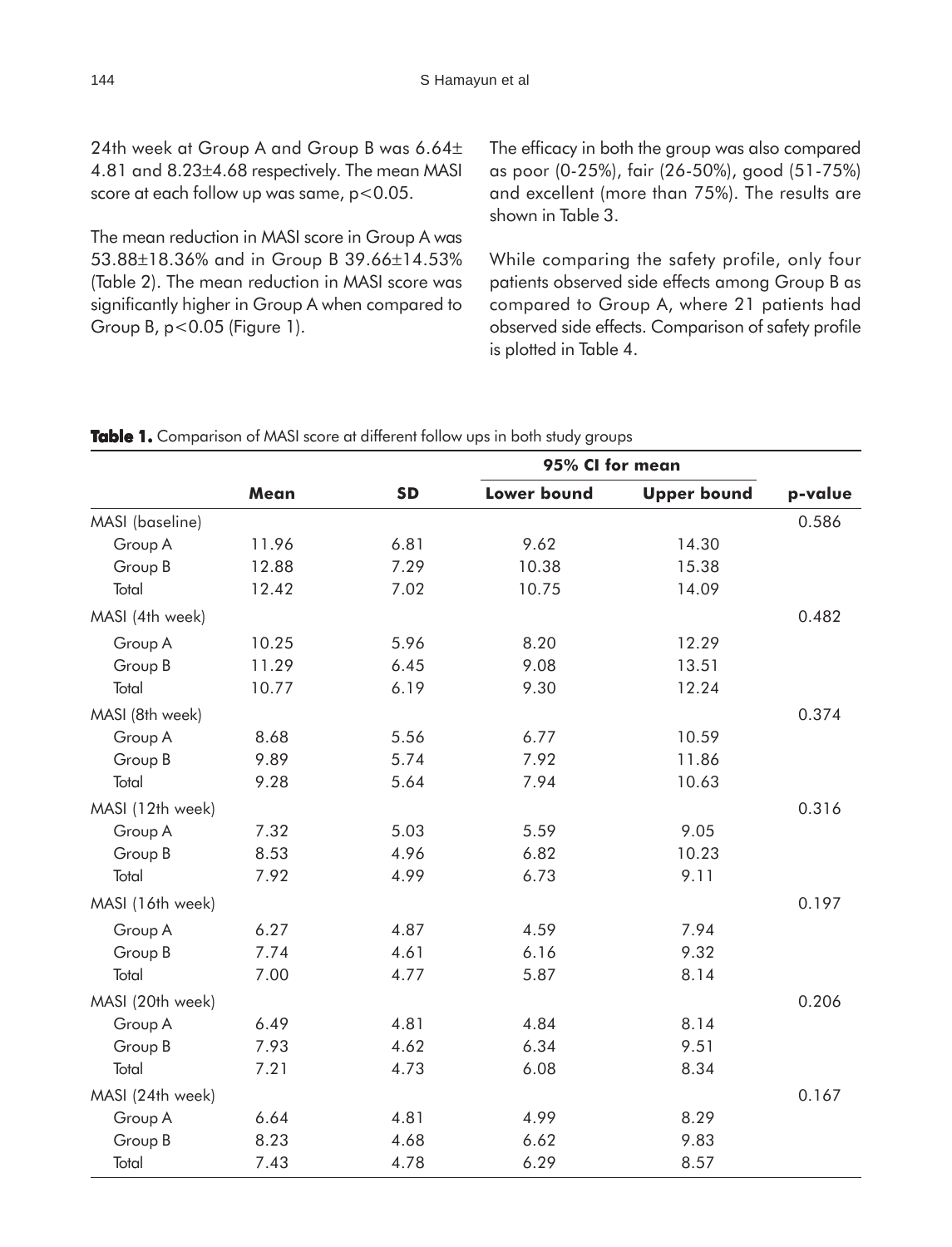

**Figure 1. Figure**  Comparison of mean reduction (%) in both study groups

| Table 2. Comparison of reduction in MASI in both study groups |  |  |  |  |
|---------------------------------------------------------------|--|--|--|--|
|---------------------------------------------------------------|--|--|--|--|

|                       |             | 95% CI for mean |                                          |       |         |  |
|-----------------------|-------------|-----------------|------------------------------------------|-------|---------|--|
|                       | <b>Mean</b> | <b>SD</b>       | <b>Upper bound</b><br><b>Lower bound</b> |       | p-value |  |
| Reduction in MASI (%) |             |                 |                                          |       | 0.001   |  |
| Group A               | 53.88       | 18.36           | 47.57                                    | 60.19 |         |  |
| Group B               | 39.66       | 14.53           | 34.67                                    | 44.65 |         |  |
| Total                 | 46.77       | 17.93           | 42.49                                    | 51.04 |         |  |

|  |  |  | Table 3. Comparison of efficacy in both study groups |  |  |  |  |  |  |
|--|--|--|------------------------------------------------------|--|--|--|--|--|--|
|--|--|--|------------------------------------------------------|--|--|--|--|--|--|

**Table 4.** Comparison of side effects in both study groups

|                                           | <b>Study groups</b> |              |              |                | <b>Study groups</b>      |                         |       |
|-------------------------------------------|---------------------|--------------|--------------|----------------|--------------------------|-------------------------|-------|
|                                           | Group-A             | Group-B      | Total        |                |                          | Group-A Group-B p-value |       |
| Efficacy                                  |                     |              |              | Side effects   |                          |                         |       |
| Poor (up to $25\%$ )                      | 2.9%                | 5<br>14.3%   | 6<br>8.6%    | <b>Burning</b> | 2<br>9.52%               | 0<br>0%                 | 0.151 |
| Fair (26-50%)                             | 14<br>40.0%         | 21<br>60.0%  | 35<br>50.0%  | Stinging       | $\Omega$<br>0%           | 33.3%                   | 0.314 |
| Good (51-75%)                             | 11<br>31.4%         | 8<br>22.9%   | 19<br>27.1%  | Irritation     | 4.76%                    | $\overline{0}$<br>0%    | 0.314 |
| Excellent (76-100%)                       | 9<br>25.7%          | 2.9%         | 10<br>14.3%  | Itching        | $\overline{4}$<br>19.04% | 0<br>0%                 | 0.039 |
| Total                                     | 35<br>100.0%        | 35<br>100.0% | 70<br>100.0% | Redness        | 10<br>47.61%             | 2<br>66.7%              | 0.011 |
| $Chi-square = 10.94$<br>$p-value = 0.012$ |                     |              |              | <b>Dryness</b> | $\overline{4}$<br>19.04% | 33.3%                   | 0.164 |
|                                           |                     |              |              | Total          | 21 (100%)                | 4 (100%)                |       |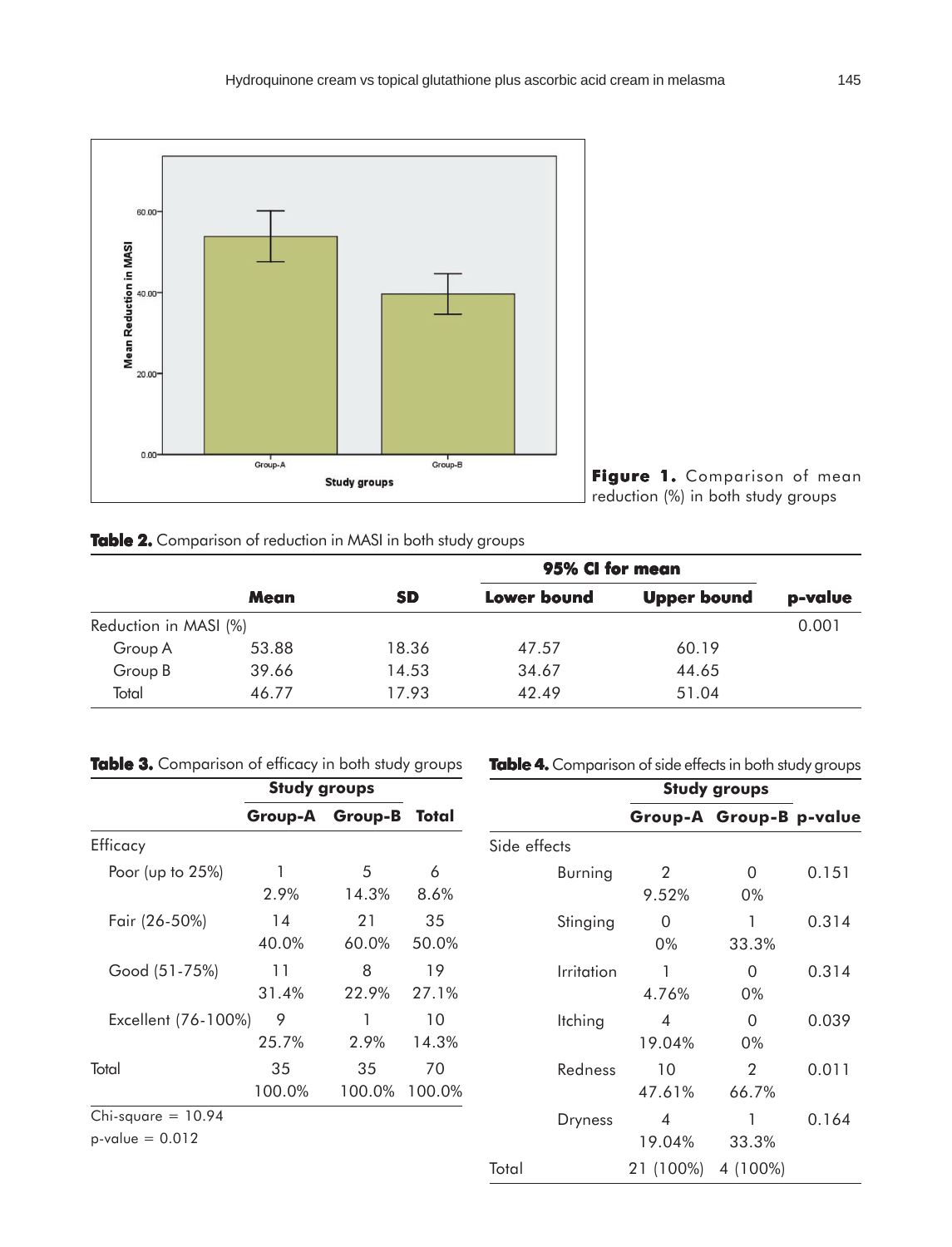## **Discussion**

Melasma is a common acquired pigmentary condition in Asians and is exceptionally difficult to treat. The pathogenesis involves hyperplasia of melanocytes and increased activity of melanogenic enzymes. Kang et al<sup>16</sup> have reported that melanocyte hyperfunction is induced by specific melanocytes clones which are triggered by UV rays under the hormonal influence of female and hereditary factors.<sup>16</sup> Thus, newer drugs are required that inhibit production of melanin.

Hydroquinone is a topical depigmenting agent used in the treatment of melasma. It is tyrosinase inhibitor and is believed to have additional actions such as melanosomes disintegration, melanocytes degradation and prevention of the production of DNA and RNA.17,18 These additional actions probably enhance its action as a skin lightening agent compared to previously used agents. Hydroquinone when used as a sole agent has been found to be efficacious with total improvement rates of melasma in "38%", "77%" and "75%" of patients in different studies.<sup>19-21</sup> Previous studies have reported adverse effects such as pruritus, irritation and contact allergies. Exogenous ochronosis is a sporadic side effect. Therefore, to find similar efficacy and prevent significant side effects, many drugs have been studied for treatment of melasma.

Glutathione has recently been used as skin whitening agent. It also acts as depigmenting agent and reduces melanogenesis by directly inhibiting tyrosinase activity by attaching to the coppercontaining active site of the enzyme, facilitating the alteration procedure from eumelanin to phaeomelanin synthesis, removing the free radicals and peroxides that play role in the activation of tyrosinase and melanin production as well as modification of depigmenting properties of melanocytotoxic agents. However, clinical trials on the topical use of glutathione in melasma treatment and its efficacy are lacking. There are no reported studies so far which compare the efficacy of hydroquinone and glutathione with vitamin C and our study is the first in this context.

In our study, glutathione compound was combined with 5% vitamin C. Ascorbic acid inhibits the synthesis of melanin with a decline in melanin oxidisation. On the other hand, it is unable to penetrate into the deeper parts of the skin when used alone. Thus, to address this issue iontophoresis is most frequently used.<sup>21</sup> Vitamin-C is also combined with different skin lightening products. Hence, the glutathione efficacy in our study may have been accelerated by vitamin-C.

In our study the mean age of patients was 29.09±5.33 years in Group A and 27.69±4.28 years in Group B, the age distribution in both groups was statistically same which is comparable with the study performed by Perez-Bernal et al, $12$  in which comparison of topical hydroquinone was done with only ascorbic acid, the mean age of patients was 36±8 years. This is because many young individuals consulting for treatment of melasma have more sun exposure and are more beauty conscious.

In our study, we enrolled epidermal melasma patients after Wood's lamp examination as this type of melasma was most responsive to topical treatment. Glutathione was previously considered a skin-whitening agent and its role in melasma has not been extensively studied. We used the epidermal type to evaluate its effect.

In our study, there were total five males and 65 female cases in our study i.e; 7.14% of total number of patients and 92.86% respectively. Out of these, there were three males (8.57% cases) and 32 females (91.43% cases) in Group A and 2 males (5.71% cases) and 33 females (94.29% cases) in Group B. An overall female preponderance was noticed, male to female ratio being 1:13 which is much more compared to other international studies.21 It shows that females are more concerned about their appearance. It may be that male patients presenting in our outpatient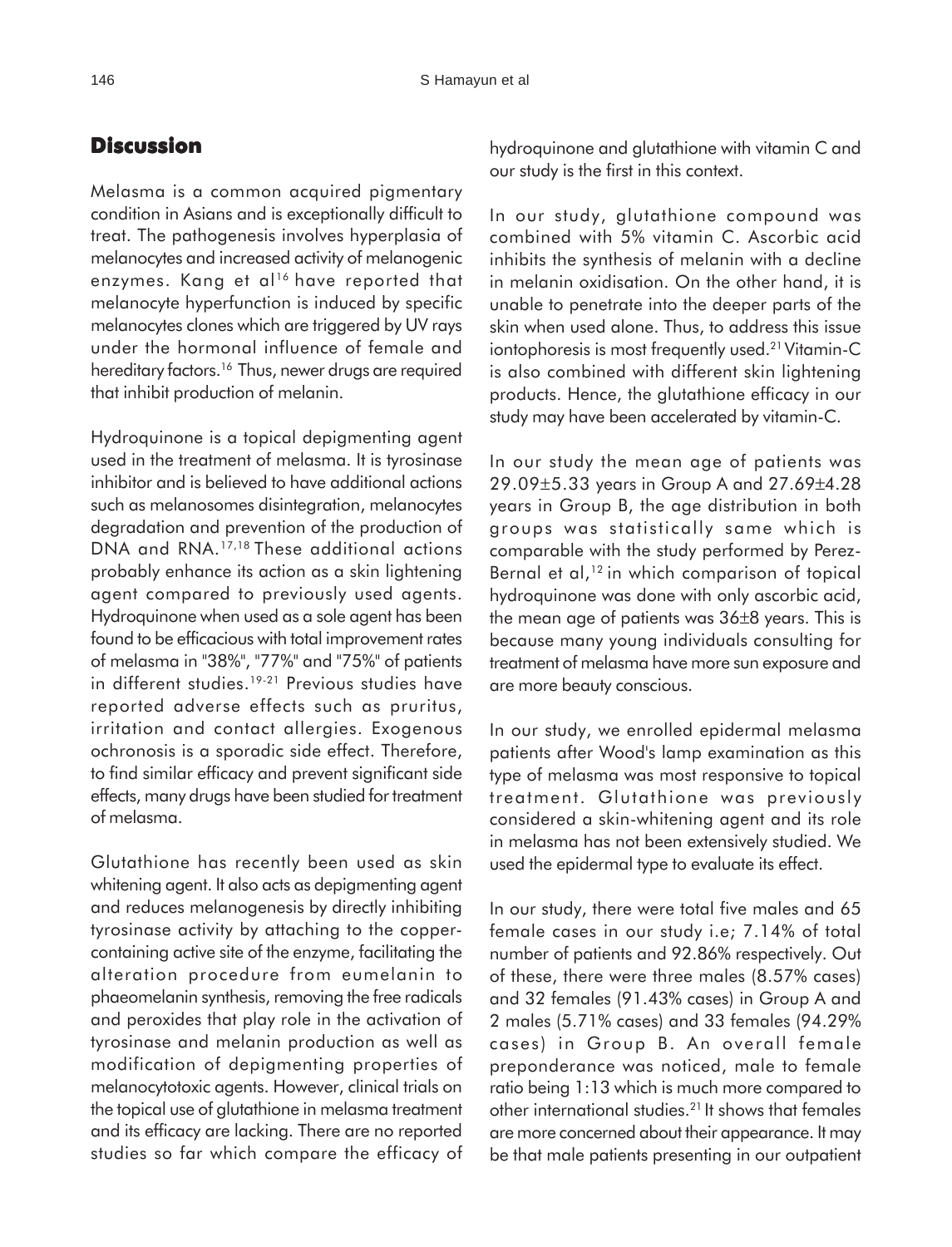department had poor follow up or poor referral system.

In our study, mean reduction in MASI score in Group-A was 53.88±18.36% and in Group-B 39.66±14.53%, the mean reduction in MASI score was considerably increased in Group-A when compared to Group-B but mean MASI score at each follow up was statistically same in both study groups.

In Group A, 57.1% had good to excellent efficacy while Group B had 25.8% efficacy. Group A had significantly higher efficacy when compared to Group B which is much less than that of the study conducted by Perez-Bernal et al<sup>12</sup> in which Group A had showed up to 93% efficacy and Group B up to 62.5% efficacy with the use of ascorbic acid only.

In our study, in Group A 65% patients experienced various side effects while in Group B only 11.4% patients had side effects. This is comparable to the findings of Perez-Bernal et al which showed 68% side effects with hydroquinone use and only 6% side effects with use of topical ascorbic acid only.12 So it showed that hydroquinone had more side effects as compared to glutathione which had less side effects when used as a depigmenting agent.<sup>22</sup>

Other factors likely to contribute to the difference in clinical outcome include the geographical conditions of Pakistan i.e. long duration of summer season and excessive UV light exposure. Use of substandard cosmetics, poverty, poor nutritional status of patients, illiteracy and non-adherence to the regular use of sunscreen could be important contributory factors.

From the above discussion, it is concluded that topical 4% hydroquinone is a better depigmenting agent in epidermal melasma when compared to 10% glutathione plus 5% ascorbic acid but have a higher incidence of side effects than 10% glutathione combined with ascorbic acid.

In addition to topical and physical therapies for melasma, sun protection, patient education and daily use of sunblock should form the basis of treatment in this problematic condition. More studies are required to establish the optimal treatment parameters and to determine the biological mechanisms of the treatments.

## **Conclusion**

Our study has shown that topical 4% hydroquinone cream is more efficacious in the treatment of epidermal melasma in our patient population when compared to a combination of topical 10% glutathione plus 5% ascorbic acid cream but has a higher frequency of side effects.

## **References**

- 1. Anstey AV. Disorders of skin color. In: Burns T, Breathnach S, Cox N, editors. Rook's Textbook of Dermatology. 8th ed. UK: Blackwell Publishing Ltd; 2010;58:34-5.
- 2. Salim A, Rengifo-Pardo M, Vincent M. Melasma. In: Williams HC, Bigby M, editors. Evidence based dermatology. 2nd ed. UK: Blackwell Publishing Ltd; 2008;497-510.
- 3. Lapeere H, Boone B, Schepper SD. Hypomelanoses and hypermelanoses. In: Wolff K, Goldsmith LA, Katz SI, editors. Fitzpatrick's dermatology in general medicine. 7th ed. USA: McGraw-Hill Publications; 2008;622-40.
- 4. Gupta AK, Gover MD, Nouri K, Taylor S. The treatment of melasma: a review of clinical trials. J Am Acad Dermatol 2006;55:1048-65.
- 5. Sarkar R, Chugh S, Garg VK. Newer and upcoming therapies for melasma. Indian J Dermatol Venerol Leprol 2012;78:417-28.
- 6. Pawaskar MD, Parikh P, Markowski T, McMichael AJ, Feldman SR, Balkrishan R. Melasma and its impact on health related QOL in Hispanic women. J Dermatol Treat 2007;18:5-9.
- 7. Picardo R, Vallejos Q, Feldman SR, Schultz MR, Verma A, Quandt SA, et al. The prevalence of melasma and its association with quality of life among male migrant Latino workers. Int J Dermatol 2009;48:22-6.
- 8. Bandyopadhya D. Topical treatment of melasma. Ind J Dermatol 2009;54:303-9.